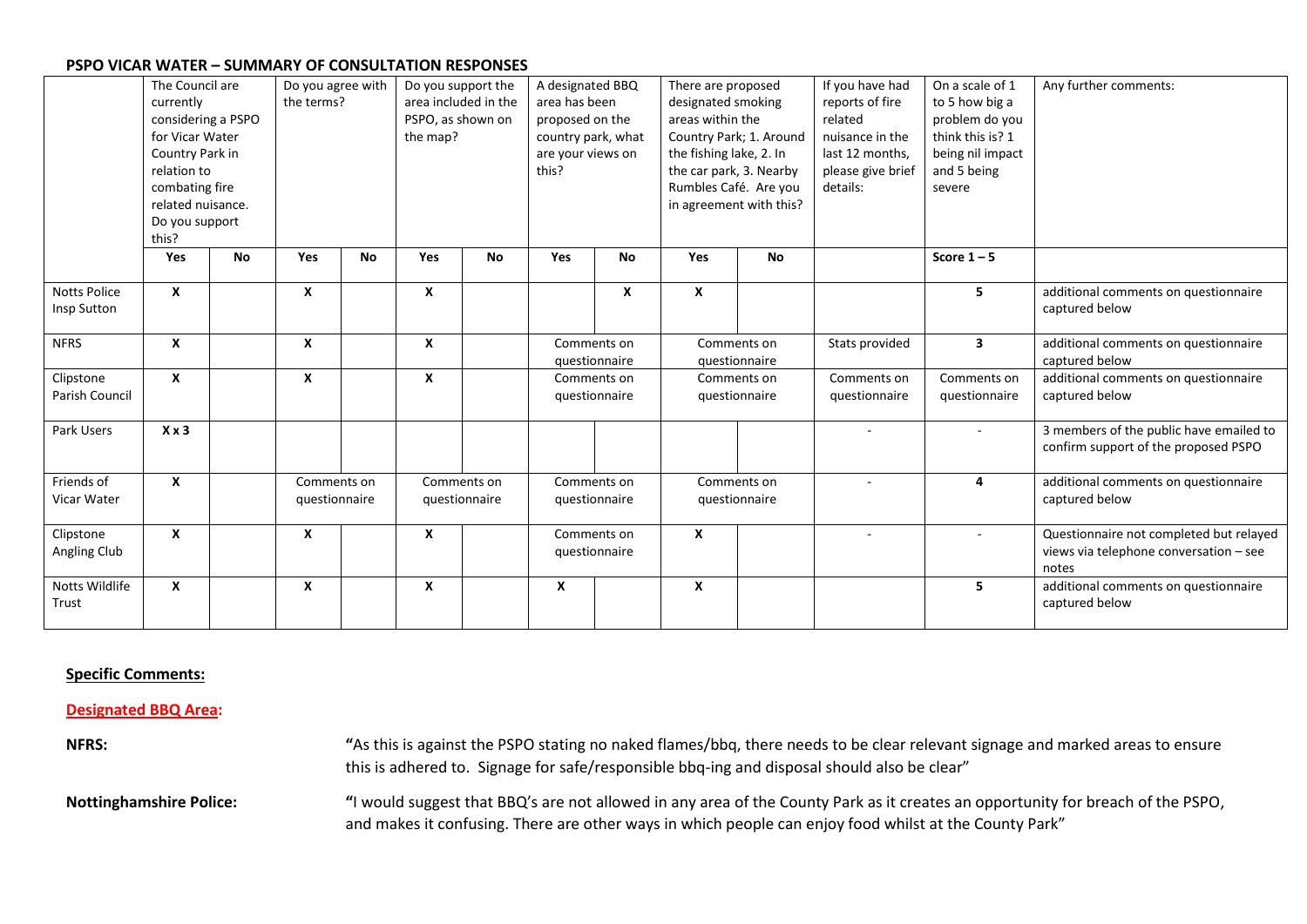| <b>Nottinghamshire Wildlife Trust:</b> | "We recommend that it is located in an amenity managed area in close proximity to the café/car park area to minimise the risk<br>of fire spreading to vulnerable semi-natural habitats and protected species within the wider area of the park"                                                                                                                                                                                                                                                                                                                                                              |
|----------------------------------------|--------------------------------------------------------------------------------------------------------------------------------------------------------------------------------------------------------------------------------------------------------------------------------------------------------------------------------------------------------------------------------------------------------------------------------------------------------------------------------------------------------------------------------------------------------------------------------------------------------------|
| <b>Clipstone Parish Council:</b>       | "I would suggest that BBQ's are not allowed in any area of the County Park as it creates an opportunity for breach of the PSPO,<br>and makes it confusing. There are other ways in which people can enjoy food whilst at the County Park"                                                                                                                                                                                                                                                                                                                                                                    |
| <b>Friends of Vicar Water:</b>         | "It will encourage larger groups and rubbish. It would need a cctv aimed at it"                                                                                                                                                                                                                                                                                                                                                                                                                                                                                                                              |
| <b>Designated Smoking Areas:</b>       |                                                                                                                                                                                                                                                                                                                                                                                                                                                                                                                                                                                                              |
| <b>NFRS:</b>                           | "Provision of smoking bins in these areas would need to be provided so that smokers are deterred from discarding cigarettes on<br>grass and flammable areas. Again, clear signage and safe disposal would be recommended."                                                                                                                                                                                                                                                                                                                                                                                   |
| <b>Nottinghamshire Police:</b>         | No additional comments                                                                                                                                                                                                                                                                                                                                                                                                                                                                                                                                                                                       |
| <b>Nottinghamshire Wildlife Trust:</b> | No additional comments                                                                                                                                                                                                                                                                                                                                                                                                                                                                                                                                                                                       |
| <b>Clipstone Parish Council:</b>       | "Any designated smoking area will need to be clearly marked and designed in such a way that people do not "accidentally" leave<br>and end up extinguishing cigarettes elsewhere. These areas only make sense if any smoking elsewhere is monitored and if need<br>be sanctioned. If not members of the public will rely on their "common sense" where to smoke. Educating the public will be the<br>real challenge. Other countries ban smoking either seasonally or generally and impose sometimes huge fines. See Rauchverbot<br>im Wald: Was gilt in welchem Bundesland? (bussgeld-info.de) for example." |
| <b>Clipstone Angling Club:</b>         | The Club agree with designated smoking areas, particularly the consideration to a smoking area around the lake - there are a<br>number of fishing matches during a season therefore if fishermen that smoke had to leave their fishing pitch to smoke, it would<br>disadvantage them during a match.                                                                                                                                                                                                                                                                                                         |
|                                        | Further support, fishermen would not want to leave their equipment unsupervised if they had to move to another area of the<br>Park to smoke (comments recorded during conversation SM & Phil Hatfield 25/01/2021)                                                                                                                                                                                                                                                                                                                                                                                            |
| <b>Friends of Vicar Water:</b>         | "I'm not sure that smoking should be encouraged if they see its allowed it won't stop them doing it elsewhere on the park. Just<br>to confirm. It's surrounded by woods fauna so I disagree with smoking area."                                                                                                                                                                                                                                                                                                                                                                                              |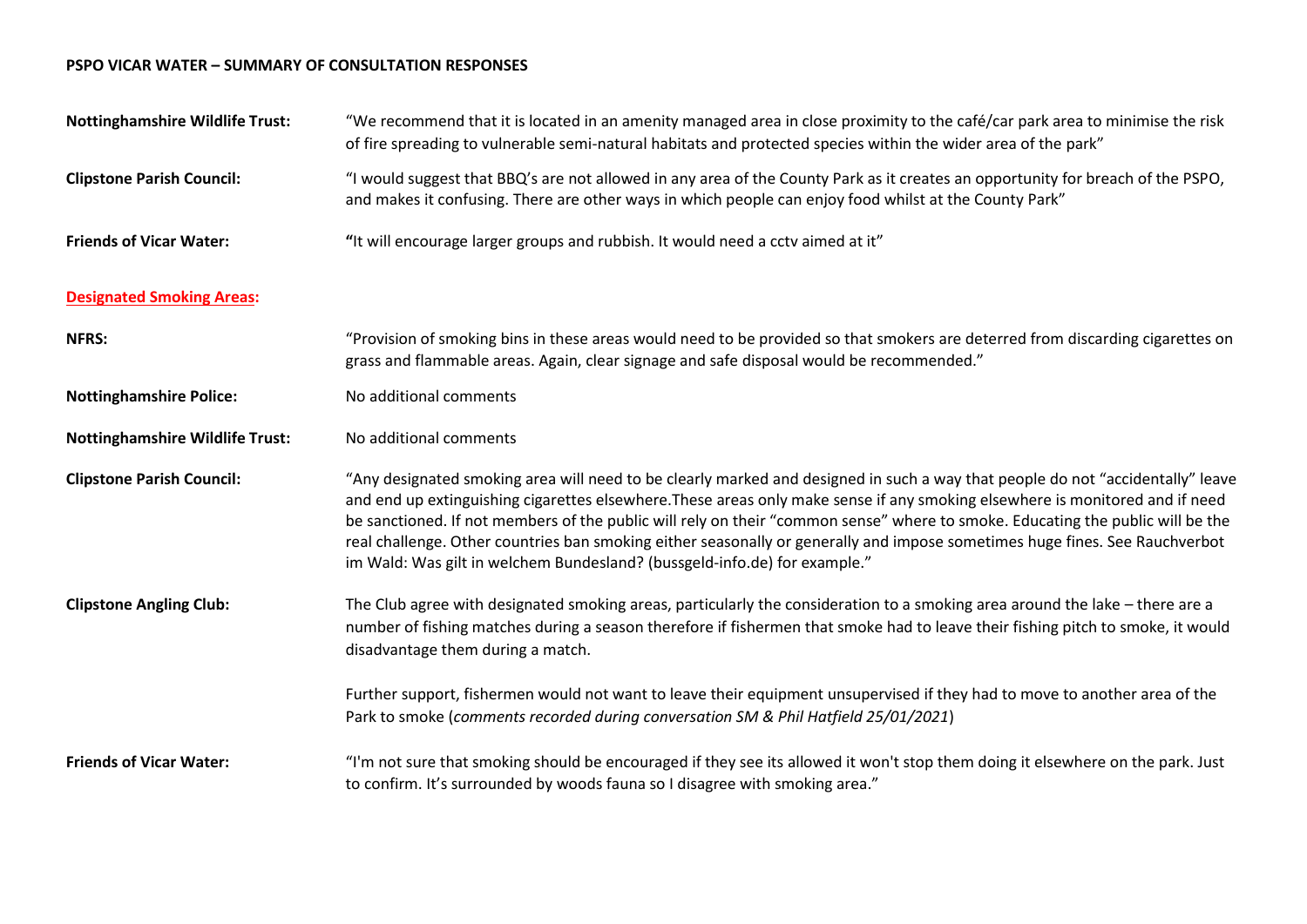# **Any further comments:**

| <b>NFRS:</b>                           | No additional comments                                                                                                                                                                                                                                                                                                                                                                                                                                                                                                                                                                                                                                    |  |  |  |  |  |  |
|----------------------------------------|-----------------------------------------------------------------------------------------------------------------------------------------------------------------------------------------------------------------------------------------------------------------------------------------------------------------------------------------------------------------------------------------------------------------------------------------------------------------------------------------------------------------------------------------------------------------------------------------------------------------------------------------------------------|--|--|--|--|--|--|
| <b>Nottinghamshire Police:</b>         | "Fire related nuisance continues to be an issue in this area. There is a clear risk to public and this PSPO will give the police and<br>council powers to deal with any further issues."                                                                                                                                                                                                                                                                                                                                                                                                                                                                  |  |  |  |  |  |  |
| <b>Nottinghamshire Wildlife Trust:</b> | "Gorse, birch and heather are the dominant habitats within the park, which are extremely vulnerable to fire. The presence of a<br>population of common lizard is also an important consideration and so impacts from a fire could be severe."                                                                                                                                                                                                                                                                                                                                                                                                             |  |  |  |  |  |  |
| <b>Clipstone Parish Council:</b>       | "The severity of the problem depends on the incident. Smoking a cigarette on a damp day and extinguishing it responsibly is only<br>a problem in so far as smoking is objectionable and sets a poor example, minor problem. Fire related vandalism destroying picnic<br>benches causes material damage which businesses, individuals or the community have to pay to put right. A carelessly discarded<br>cigarette causing extensive burning of heath land costs thousands to extinguish, years of hard work and money to reverse<br>damage to habitats, loss of animal life, and potentially loss of human life. The effect could be extremely severe." |  |  |  |  |  |  |
| <b>Clipstone Angling Club:</b>         | "Clipstone Angling Club operate a season ticket system – all members are provided with information around fire safety (no fires<br>or no disposable BBQs) at Vicar Water - this information is also printed on the season ticket.                                                                                                                                                                                                                                                                                                                                                                                                                         |  |  |  |  |  |  |
|                                        | Some fishermen, particularly those overnight, may use gas camping type stoves for cooking - is this something that could be<br>allowed to continue in the area surrounding the lakeside" (comments recorded during conversation SM & Phil Hatfield<br>25/01/2021)                                                                                                                                                                                                                                                                                                                                                                                         |  |  |  |  |  |  |
| <b>Friends of Vicar Water:</b>         | Do you agree with the terms?<br>"The area looks ok on map"<br>Response:                                                                                                                                                                                                                                                                                                                                                                                                                                                                                                                                                                                   |  |  |  |  |  |  |
|                                        | Do you support the area included in the PSPO, as shown on the map?<br>"Its just an outline. I think it needs to cover from small pond up to the large pond where the handbus and<br>Response:<br>through the path towards the warehouses that lead to it from Baulker Lane area as this is a bad area for anti social behaviour<br>and ut links via a path to vicar water"                                                                                                                                                                                                                                                                                |  |  |  |  |  |  |
| <b>Members of the Public emails:</b>   |                                                                                                                                                                                                                                                                                                                                                                                                                                                                                                                                                                                                                                                           |  |  |  |  |  |  |

**From: Jillian Communist Except** (**personal information**]

**Sent:** 28 January 2021 19:10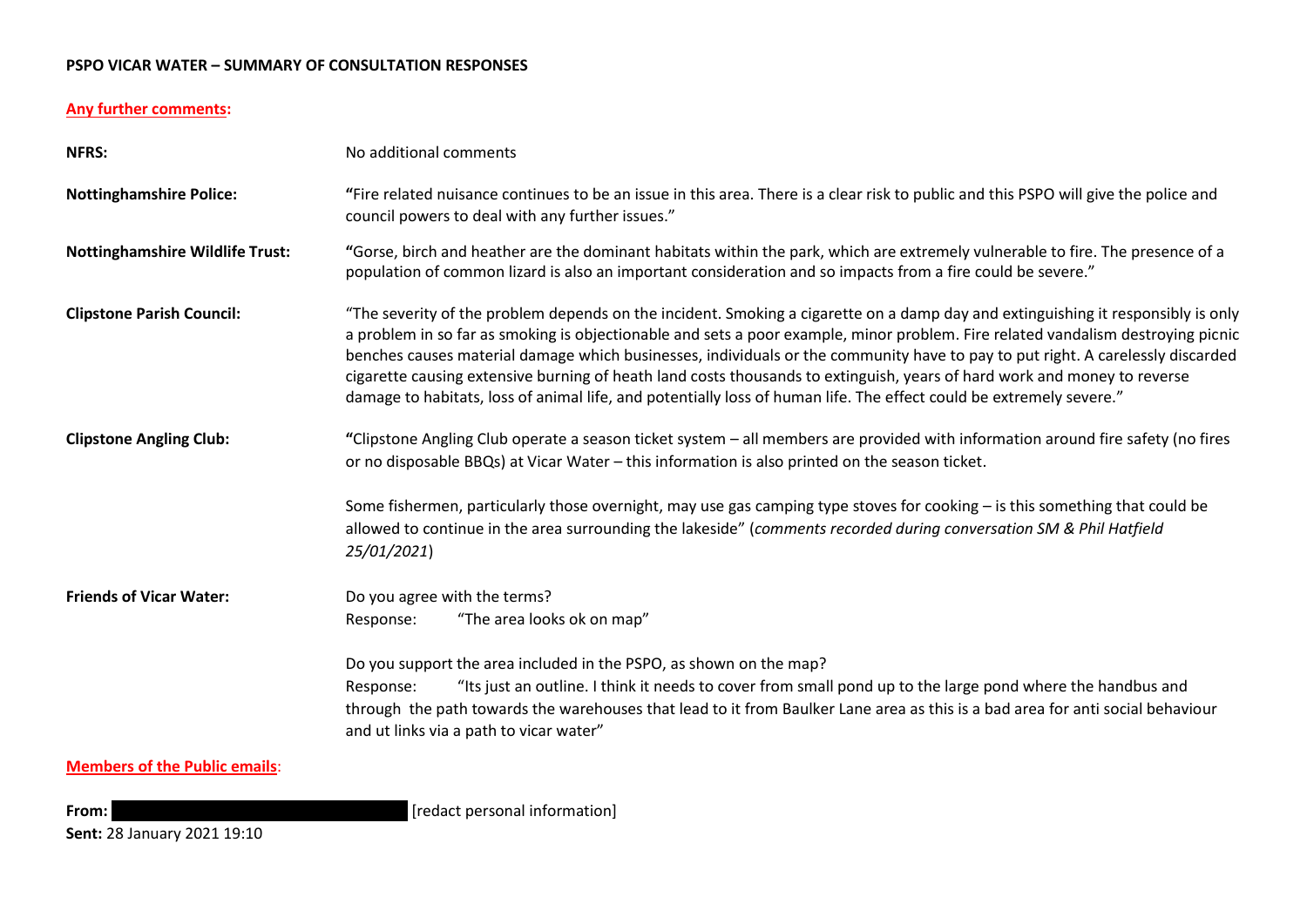**To:** Sue Miller <Sue.Miller@newark-sherwooddc.gov.uk> **Subject:** Vicar Water Country Park

Hi I am writing to say I support the PSPO Order for Vicar Water and agree with the terms. We walk on Vicar Water regularly and have been horrified at the fires that have caused so much damage especially over the last couple of Summers. It also puts wildlife and their habitats at risk.

Jill (Downes)

**From: Lynnet Command Command Command Command Command (Fedact personal information)** 

**Sent:** 29 January 2021 05:42 **To:** Sue Miller <Sue.Miller@newark-sherwooddc.gov.uk>

**Subject:** PSPO

Hi Sue, I agree with the PSPO for Vicars Water and my contact details are as



[redact personal information]

Kind regardsHayward

**From: wendy Example 2008** [redact personal information]

**Sent:** 30 January 2021 17:59

**To:** Sue Miller <Sue.Miller@newark-sherwooddc.gov.uk>

**Subject:** Proposed Public Space Protection Order (PSPO) for Vicar Water Country Park

Hi Sue

I am emailing regarding the proposed protection order for Vicar water Country Park as outlined below. We are local residents and completely agree with the proposed terms. We know what destruction that can be caused to such a beautiful wild environment which is available for the public to enjoy and would very much like to see the protection order applied .